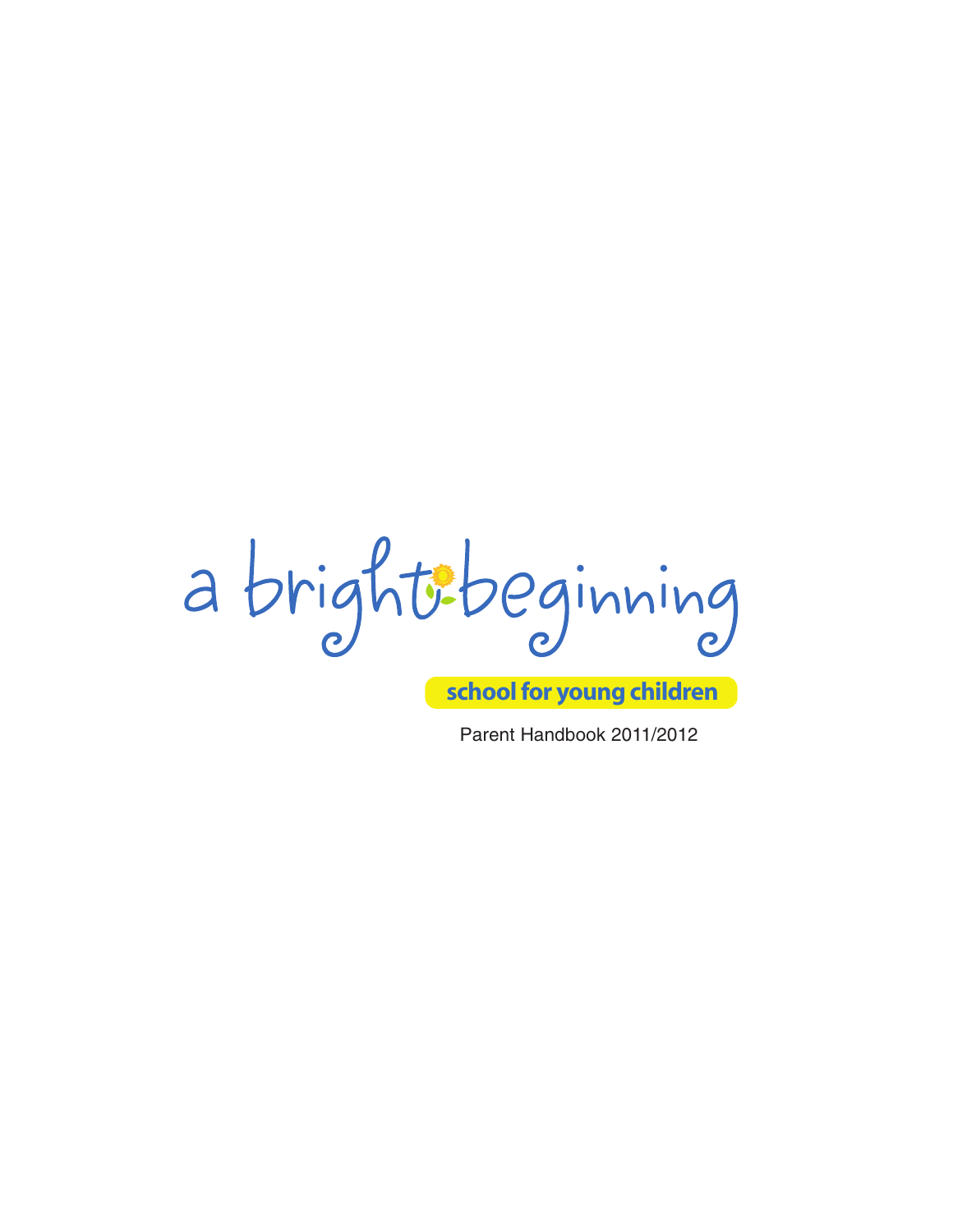# Philosophy & Goals

Maria Montessori, who lived from 1870-1952, was a brilliant and original educator, scientist, healer, humanitarian and philosopher. The school philosophy, borrowed from Maria Montessori and other methods, is Child-Centered. Children are treated with respect and understanding . Respect for the child is the cornerstone on which all other Montessori principles rest. We focus on building self-esteem through positive re-enforcement and encouraging independence skills. We believe in getting to know each individual child and using their interests and learning styles to design the physical environment as well as the daily curriculum. Children are given the opportunity to explore an environment designed to peak their interests. Parent communication is a very important part of our philosophy. An active partnership between home and school is necessary to support optimum emotional and physical growth and development. We have an open door policy and encourage parents to be involved in the classroom. We will provide both written and verbal communication on a daily basis regarding your child's development.

### Curriculum

Our curriculum is based on Howard Gardner's Multiple Intelligence Theory. In essence Gardner has taken the broad range of abilities, and learning styles that humans possess, and broken them down into eight categories or intelligences.

| Linguistic                | Sensitivity to the sounds, structure, meanings and function or words<br>and language                                                    |  |
|---------------------------|-----------------------------------------------------------------------------------------------------------------------------------------|--|
| Logical-Mathematical      | Sensitivity to and capacity to discern logical or numerical patterns, ability<br>to handle long chains of reasoning                     |  |
| <b>Spatial</b>            | Capacity to perceive the visual-spatial world accurately. Sensitivity to color,<br>line, shape, form and space.                         |  |
| <b>Bodily-Kinesthetic</b> | The ability to use ones whole body to skillfully express ideas and feelings and<br>facility in using one's hands to produce things.     |  |
| <b>Musical</b>            | The capacity to perceive, discriminate, transform and express musical forms.                                                            |  |
| <b>Naturalist</b>         | The ability to discriminate among living things as well as sensitivity to other<br>features of the natural world.                       |  |
| Interpersonal             | The ability to perceive and make distinctions among the moods, intentions,<br>motivations, and feelings of other people.                |  |
| Intrapersonal             | Having an accurate picture of one selves strengths and limitations, inner<br>moods, intentions, motivations, temperaments, and desires. |  |

Each classroom participates in multiple intelligence lesson planning. Research indicates that young children are more likely to learn and retain the information when the subject is of interest to them. In practicing the multiple intelligence theory, ABB also embraces the idea of Emergent curriculum. In other words, we allow the children's ideas, and interests to be a large part of our teacher directed activities, as well as the content of our learning centers.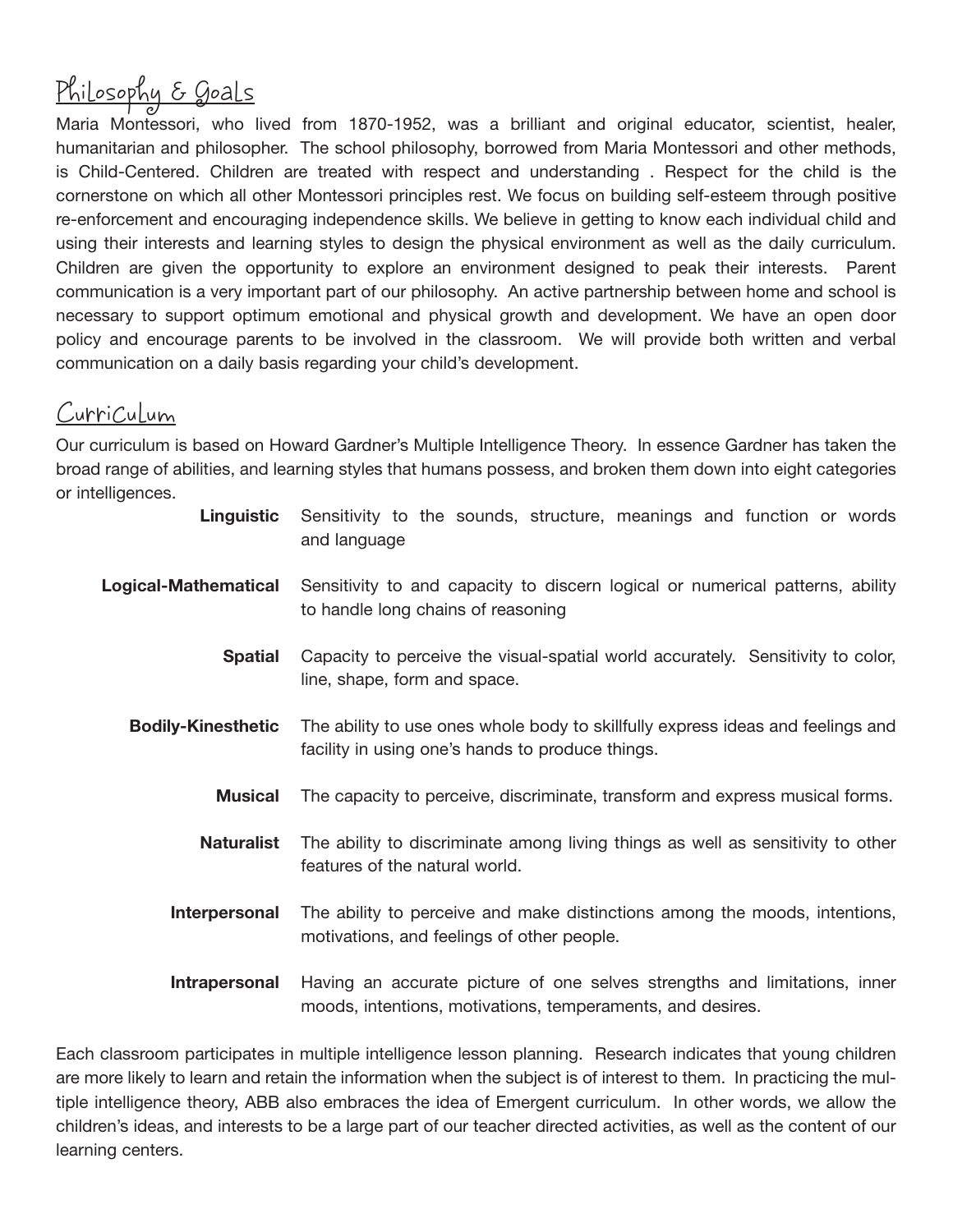## Goals and Objectives

#### **For the Child:**

- To provide developmentally appropriate activities and environments
- To plan the curriculum around the strengths and interests of the children
- To individualize the program to meet the needs of each and every child
- To enhance self esteem through positive reinforcement
- To encourage independence skills
- To develop skills in the areas of social/emotional, physical& cognitive
- To provide a safe, warm, homelike environment
- To provide consistency

#### **For the Parents:**

- To keep the communication open
- To provide you with written and verbal information daily
- To keep you informed in Early Childhood practices
- To keep you informed on your child's development
- To form a partnership with you

#### **For the Community:**

- To meet the community's needs for an early childhood education facility.
- To contribute to the growth and development of future citizens.
- To provide an environment that exhibit anti-bias attitudes and beliefs.

#### **Characteristics of children served: 7.06 (1) Non-Discrimination**

*A Bright Beginning services all children between the ages of 4 weeks and 7 years. We provide service to children and their families regardless of race, religion, cultural heritage, political beliefs, national origin, sexual orientation, disability, or marital status.*

## Intake Procedures

Any parents interested in enrolling their child in the school should first call to make an appointment with the Director. At the scheduled meeting, parents will be provided with statement of purpose, services provided, procedures for parent conferences, visits, and input into the centers policies, procedures relating to children's records, and procedures for emergency care. Parents will then be allowed to visit the classroom. After a short observation, parents will return to the office for any questions they may have. Before leaving they will be given the forms necessary for admission. The forms must be returned on or before the start of school.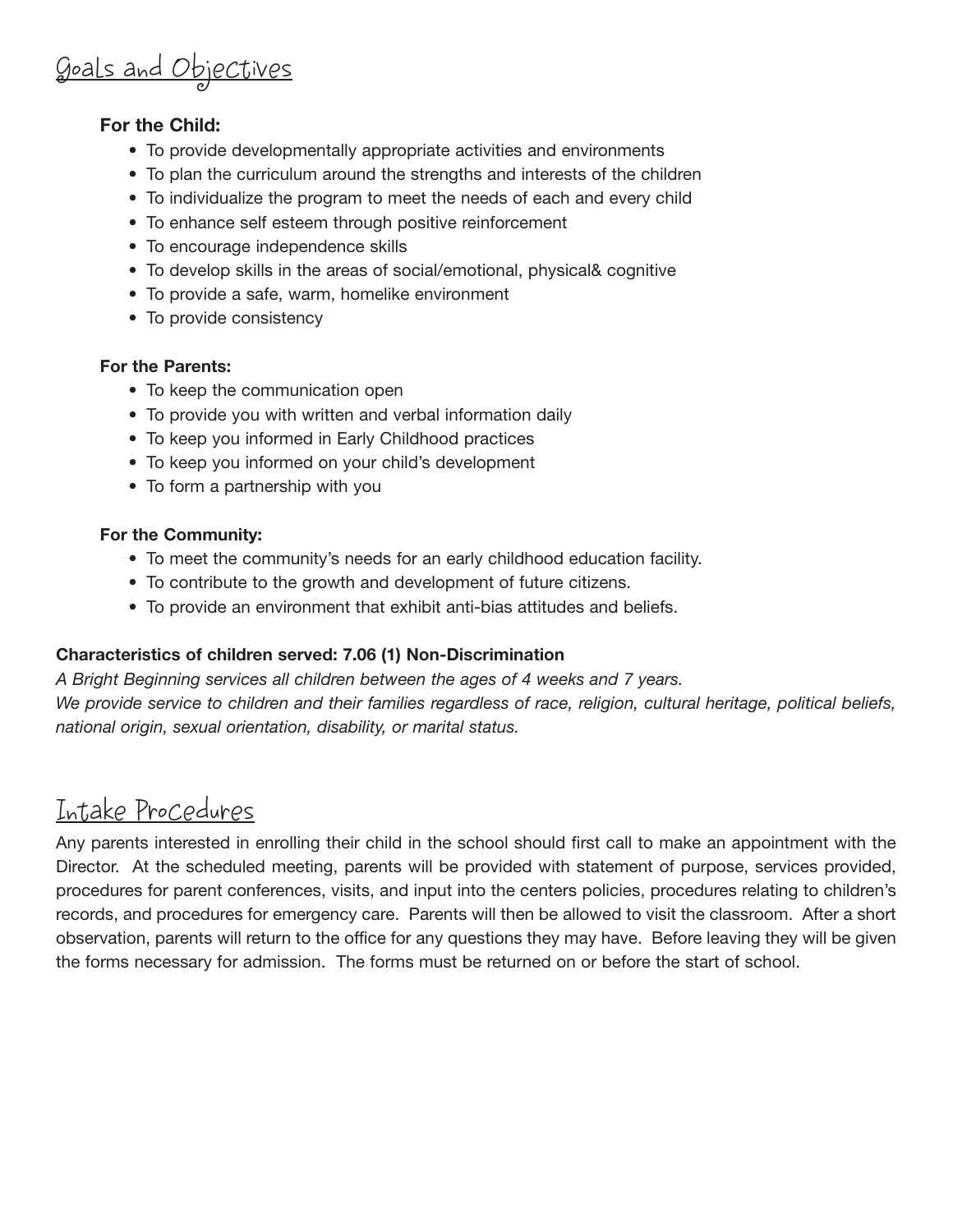## Services Provided

A Bright Beginning is open year round Monday through Friday, 7:30 a.m. to 6:00 p.m.

A Bright Beginning provides Infant, Toddler, Preschool, and After Kindergarten care. The environment is designed to nurture the child's desire to learn, explore and create. Our space and equipment are designed to meet the developmental needs of all children enrolled in our school. The teachers at ABB strive to meet the individual needs of each child including but not limited to stimulating activities, nourishment and sleep/rest.

#### **Each child is required to bring:**

- A lunch from home which must include a thermos or juice box and any utensils necessary along with an ice pack.
- Formula (breast milk) bottles as well as jars of baby food must be labeled with the child's name. ( a freezer is available for labeled and dated breast milk)

#### **For those children in diapers**:

- A supply of disposable diapers must be kept in their cubby
- children must also bring in one box of disposable wipes per month.
- *(Due to the fact that we do not have the facilities to properly clean and store soiled cloth wipes.)*

#### **For those children in the beginning stages of toilet training:**

• Ample supply of underwear and clothes, that the children themselves can manipulate, must be kept on hand.

All children at ABB will need an extra set of seasonable appropriate clothes (this should include under wear, if necessary, for their cubbies). Please dress your child in play clothes that can withstand active and sometimes messy play.

The school provides a mid-morning and mid-afternoon snack daily.

#### **7.24 (5) Extended Rest, Quiet Activity or Sleep Period:**

*The length of this period shall be appropriate to the needs of the children, but in no case shall it be less than 45 minutes. Children shall be allowed the amount of rest, quiet activity, or sleep needed.*

#### **Children in our infant and toddler programs who rest:**

• must bring in a sheet and a blanket, *which must be taken home and washed weekly.*

#### **Children in our preschool program:**

• must bring a sleeping bag which will be sent home weekly to be washed.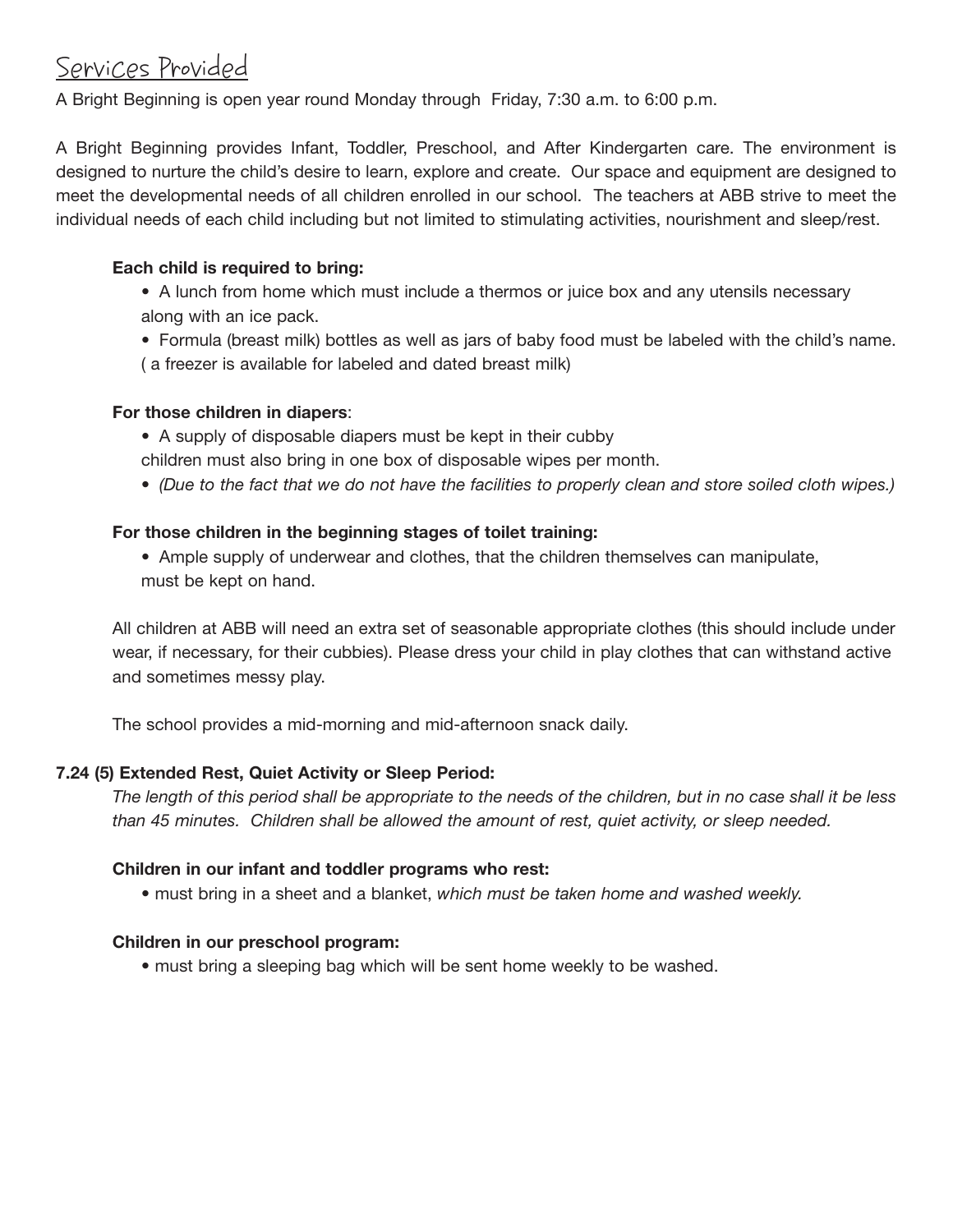### Provisions

#### **Health Care Management**

In order to protect your child and his/her classmates it is important that everyone cooperate with the school and adhere to the health policies. Have a doctor see the child if there is a question regarding the signs and symptoms of illness a doctor's note regarding suspicious signs or symptoms can help us identify these symptoms if they arise on any other children, and therefore notify families) Unfortunately, ABB does not have space to care for mildly ill children. Children in attendance need to be able to participate in the planned daily schedule. The teachers are able to consult with a physician who is our licensed health care consultant as authorized by the State of Massachusetts. Our health care policies have been developed with the guideline set forth by the state as well as those established by the physician and director of ABB. When your child is sent home due to illness suspected or confirmed) you will need to fill out the Record of Illness form provided by your child's teacher, which will help clarify the reason(s) for being sent home and conditions for returning to school. Due to the fact that we service mainly families where both parents work, we feel the need to strictly enforce these policies to cut down on the amount of time that the children are absent from school. An entire copy of our detailed Health Care Policy is located in the Director's office.

#### **Toilet Training**

- Parents and the classroom teacher shall meet to discuss expectations, procedures, and methods at the beginning of toilet training.
- We like to see readiness signs before really going into underwear. (Please ask us for a packet on potty training that we have put together for you.)
- We have much to offer in the way of help and support. We will work with the parents to help make this stage as smooth as possible.

*In accordance with licensing rules; we will never punish, humiliate or verbally abuse a child for soiling, wetting or not using the toilet. We will allow children to go to the toilet as often as needed. We will not hurry a child in his/her toileting and ensure privacy. We will see that the child washes his/her hands with liquid soap and running water after using the toilet. We will double bag and seal any clothing soiled by any bodily fluids and keep it from other items. We ask that parents keep a complete change of clothing on hand. We also have a school supply of clothes for emergencies.* 

# Exiting the Building and Parking Lot Procedures

Once you have exited the classroom with your child or children, the sole responsibility for the child, and his or her health and safety, becomes the parents. We do not allow the children to go into other classrooms unattended, or open any gates or doors that allow them out of the building, or play area. We must ask that when you assume responsibility for your child, that you also enforce these policies. Once exiting the building with our child or children, please remember that the ABB parking lot is very busy at drop off and pick-up times. Children are never permitted in the parking lot, or on the ramp that leads to the parking lot, unless directly accompanied by a parent or guardian.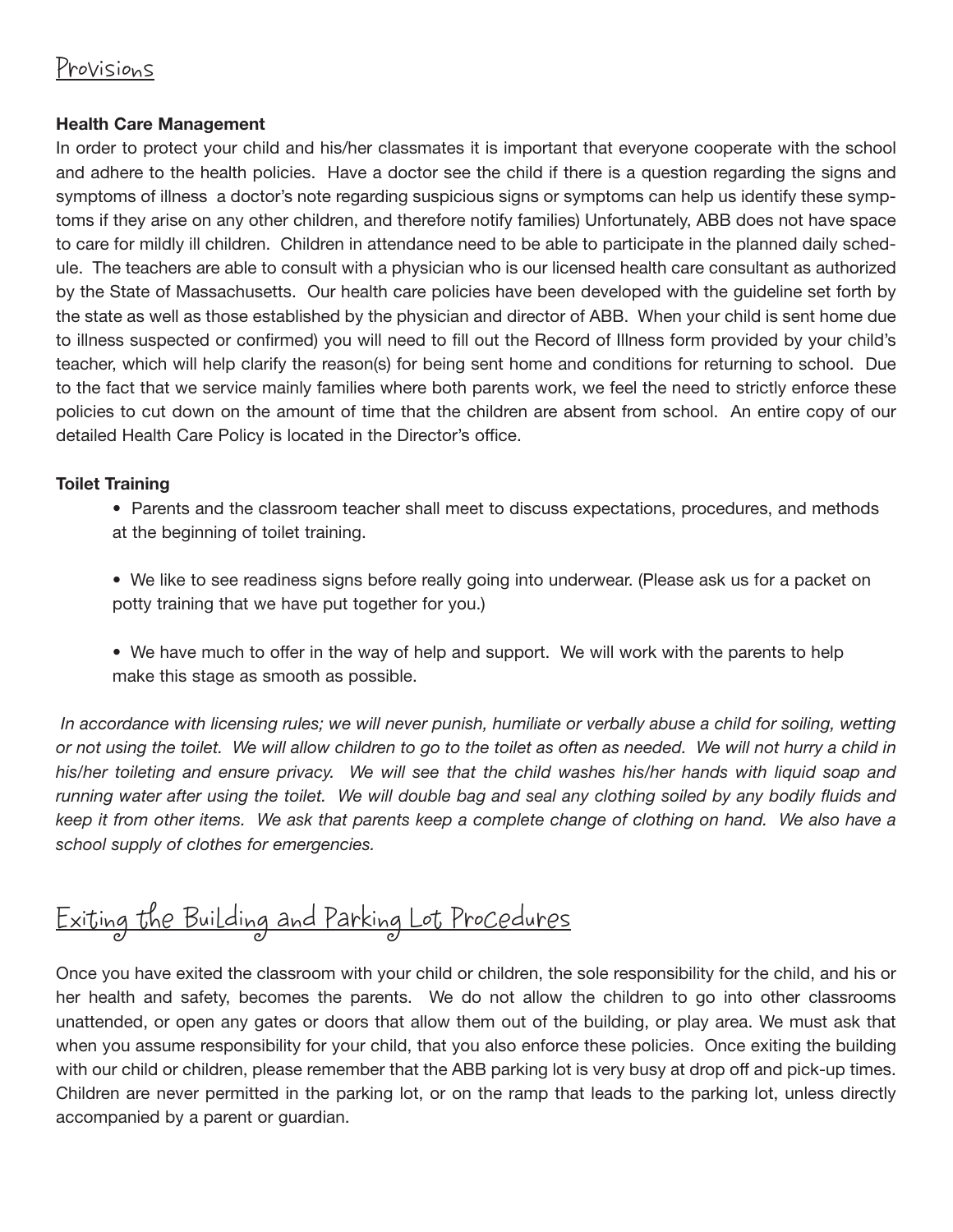#### **Fee Schedule**

A separate tuition schedule is enclosed in your packet.

#### **Toys**

Toys from home may not be brought to school. If a child has a special blanket or stuffed animal (please limit one) that they use for naptime, it is OK to be brought to school.

#### **Birthdays**

Parents are welcome to send in special treats on their child's birthday, such as muffins, cupcakes or cookies. (Please read labels for ingredients that contain or may contain nut/treenuts).

Keeping in mind the feelings of all the children, exchange of gifts and invitations must not take place at school.

#### **Snow Days**

Morning notification will be given on WHDH Channel 7 and WRKO/Am 680. In the event of a school closing it will be on the news by 6:30 a.m. and also on the answering machine message at the school.

#### **Transportation**

ABB does not provide transportation. ABB does not provide transportation to and from the program. ABB does not participate in field trips.

#### **Attendance**

If your child will be absent please call by 8:30 a.m. so that we know not to expect your child. All children must arrive by 8:30 a.m. in order to ensure a smooth a smooth transition into the program. If your child has an appointment, please notify your child's teacher that he/she will be late. No credit or refund will be given for a child's absence on a scheduled day; this includes illness, snow and holidays.

#### **Vacation**

Families will be given one tuition free vacation (Equal to the number of days that you are enrolled per week.) . Notification of your week must be submitted to the Director at least two weeks in advance.

#### Parent Involvement

We encourage parents to visit their child's classroom while their child is present. The school has an Open Door policy. Breast feeding mothers are welcome to come in and feed their children.

#### **Parent Input**

Parental input into development of the school's policies and programs is encouraged. Parents are encouraged to ask questions and stay informed of the curriculum and special events in the classroom.

#### **Reports to Parents**

Conferences will be held every three months for infants (children under 15 months and children with disabilities).

Conferences will be held every six months for children between the ages of 15 months and 7 years. Written reports will be available. One copy is for the child's file and one for the parents to keep.

During the conferences the teachers and parents will discuss the child's development and review goals that have been set.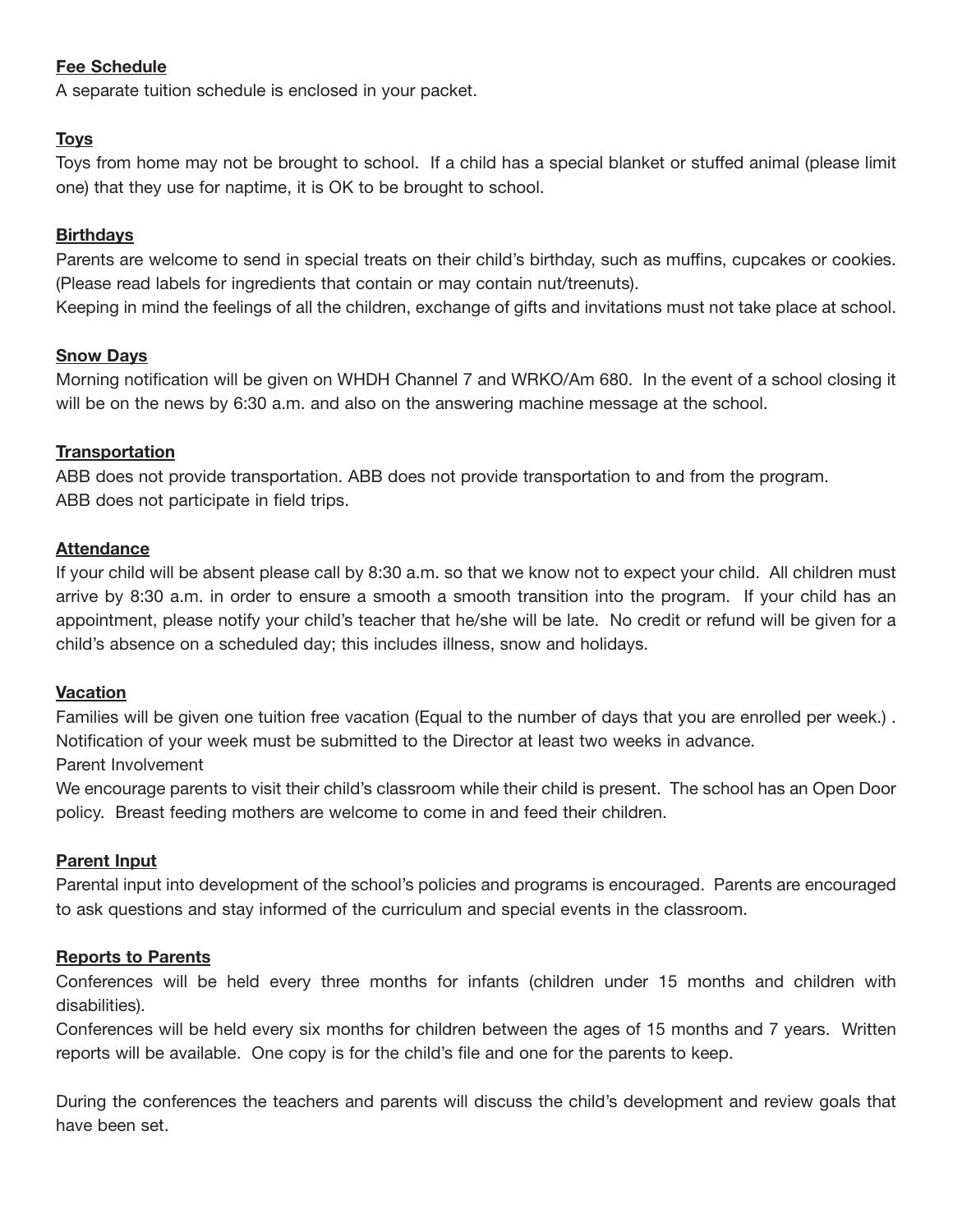#### **Evacuation Procedures**

In the event of a fire, natural disaster, or other situation requiring evacuation from ABBtoo, Danvers, within the neighborhood the children will be transported to Medical Building, and for a more widespread disaster, the children will be transported to Danvers High School by Salter Bus Company. From ABB, Rowley within the neighborhood, the children will be transported to Winfreys Fudge, and for a more widespread disaster, the children will be transported to Pine Grove School by Salter Bus Company. The director will contact local authorities to find out if an evacuation is warranted.

The disaster kits which include emergency contact numbers for each child, phone numbers for fire, police and poison control, emergency medical treatment consent forms, special medications needed by the children, and first aid kits will accompany staff in the event of any evacuation. Parents will be notified by cell phone of the evacuation.

Accurate attendance will be kept at all times. The children will be counted before leaving the building, once again when outside, and once again when they arrive at the designated destination.

In the event of the evacuation of the entire town of Danvers we will evacuate to ABB Rowley.

In the event of the evacuation of the entire town of Rowley we will evacuate to ABB in Danvers.

Primary and Secondary escape routes are posted in every classroom at each exit.

Evacuation/Fire Drills are conduced monthly.

Remaining in the Building during Emergencies

In the event that it is an emergency where it would be safer to remain in the building the following precautions will be taken for power outage, loss of heat or water: Emergency battery lighting is currently installed in the building We keep 2 Five Gallon Jugs of bottled water on hand in the event of water loss We keep blankets and sleeping bags on site in the event of loss of heat Our smoke detectors are hard wired with battery backups

In the event of a tornado at ABBtoo in Danvers we will relocate to the middle of the building by the childrens bathrooms. At ABB in Rowley we will move to the basement.

In the event of an earthquake requiring the shut off of gas, water, and electricity the staff has been made aware of the location.

#### **Plan for Missing Children**

Our staff will keep accurate attendance at all times. We will do headcounts before leaving the classroom, when arriving at destination, before returning to classroom and once back in classroom.

If it is determined that a child is missing, the Director will be notified immediately and will call 911. Teachers will remain in their classrooms. The Director will search the inside and outside of the building. If the child is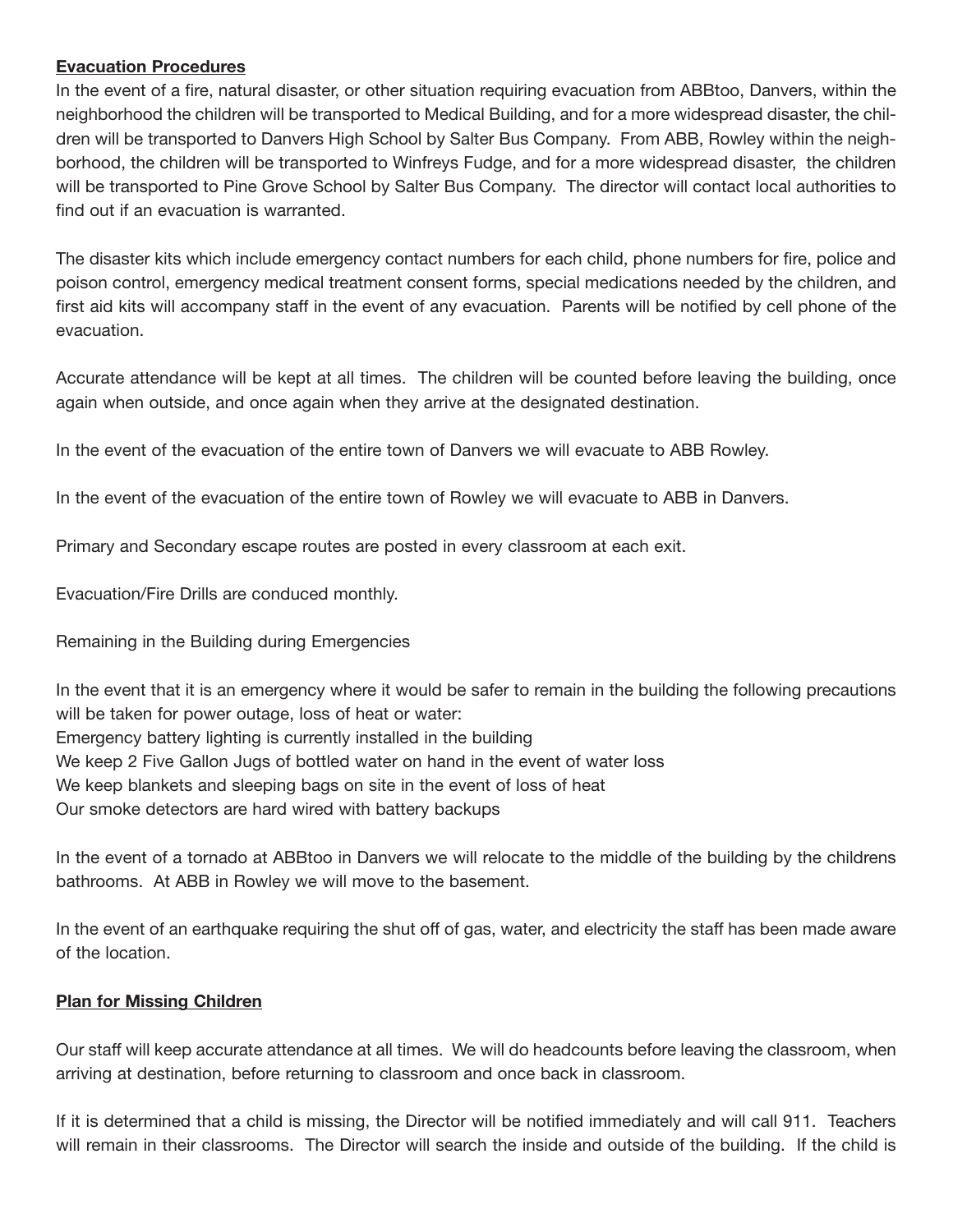not on the premises, the Director will immediately call the parent of the missing child.

The staff and director will work with local authorities to determine the whereabouts of the child.

#### **Infant Sleep Regulations**

ABB will notify all Parents upon enrollment of our SIDS risk reduction practices, sleep positioning policies, and arrangements for sleeping all infants on their backs.

ABB places all infants twelve months of age or younger on his/her back for sleeping, unless the child's health care professional orders otherwise.

Children younger than six months of age at the time of enrollment are under direct visual supervision at all times, including while napping, during the first six weeks they are in care.

No child under 12 months of age shall be placed in a crib containing pillows, comforters, stuffed animals, or other soft, padded materials.

The cribs at ABB have slats that are no more than 2-3/8 inches apart, and have firm, properly fitted mattresses with clean coverings and no places for head entrapment.

If an Infant has a physicians order to place child in a position other than his/her back, the order will be kept I the child's file as well as posted by the crib.

ABB includes SIDS reduction practices including placing infants on their backs in new staff orientations.

## The Admission Process

• After you have been enrolled in the program we ask that you do two visits to the school before the actual start date.

- The first visit you will stay for about an hour with your child in the classroom. You will meet with the teachers to discuss what you will need to bring and inform them of anything that they should know about your child before he/she starts.
- During this hour it is helpful for you to encourage your child to join the other children in the activities that they are engaged in.
- The second visit will be scheduled for you to drop your child off for two hours so that your child becomes used to you leaving.
- If after these two visits your or the teachers or the director feel that the child may need more visits, that can be arranged.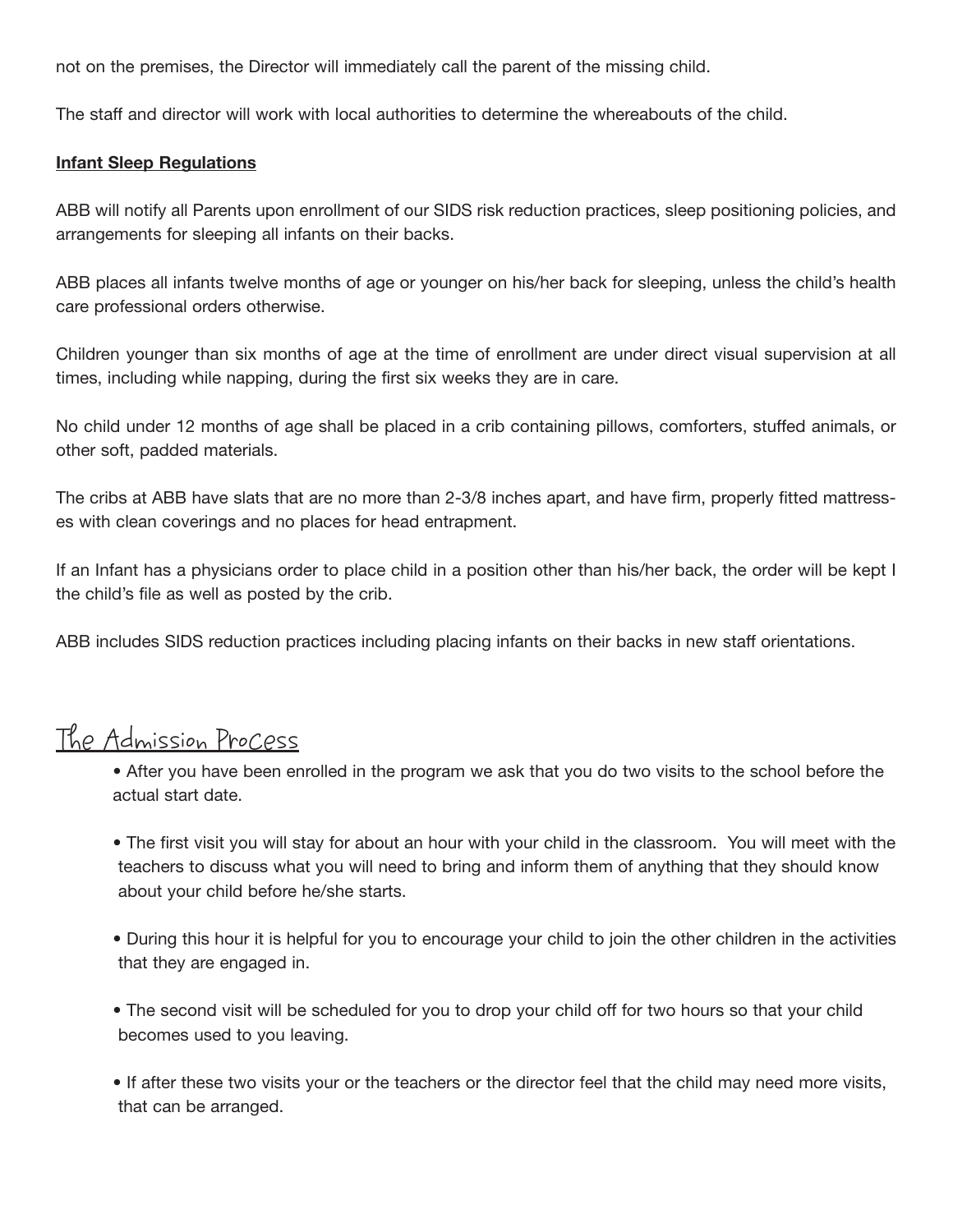## Policies

1. A non-refundable registration fee of \$75.00 must be paid at the time of registration for the 1st year of school. Each year thereafter the fee is \$50.00. If a child withdraws from the program and re-enters at a later date a new fee must be paid. Also a non-refundable deposit of one week tuition must be paid at the time of registration, and will be applied to the child's last week of attendance.

2. The school is open Monday through Friday 7:30-6:00 pm. We close promptly at 6:00 pm. Any child in school after 6:00 pm will be considered a late pick-up. The same fee schedule applies to late pickup and early drop-off beyond a child's contracted time, regardless for example if pick-up is 12:30 or 5:30. Our first concern with late pick-up is the child's feeling of abandonment. Also, our teachers have obligations outside of ABB. Fees for late pick-up and early drop-off: First 15 minutes \$25.00, every minute thereafter \$1.00 per minute.

3. Drop-offs must be between 7:30; 8:00 or 8:30, this is to insure smooth progression of the morning program.

4. Frequent late pick-up of your child (5 times) without prior notification to the teachers will result in a mandated report to the Department of Social Services.

5. We will not release a child to anyone we suspect is under the influence of any kind of drug or alcohol. Due to the fact that we have no sophisticated methods for detecting impairment we must err on the side

of caution. The teachers will assist in finding a safe way home for the child.

6. Families with 2 or more children enrolled 26+ hours per week will receive a 20% discount off of the lesser weekly bill.

7. Termination from our program must be given in writing two weeks in advance.

8. Tuition must be paid on the first day of the month for the month. Monthly tuition paid after the 1st of the month is subject to a late fee of \$25.00.

The cost of any legal action resulting from non-payment will be added to the outstanding balance.

9. No credit or refunds will be given for a child's absence on a scheduled day (includes sickness, snow and holidays).

10. There will be a \$25.00 service charge for any check that must be re-deposited by our bank for any reason, this charge also applies to checks returned to ABB as NSF.

#### 11. **The school will be closed on the following days:**

The Friday before Labor Day (for Fall Preparations) Labor Day Columbus Day Veteran's Day Thanksgiving (Thurs. & Friday) Christmas (Dec. 25 & 26) Will close at 12:00pm on Dec. 24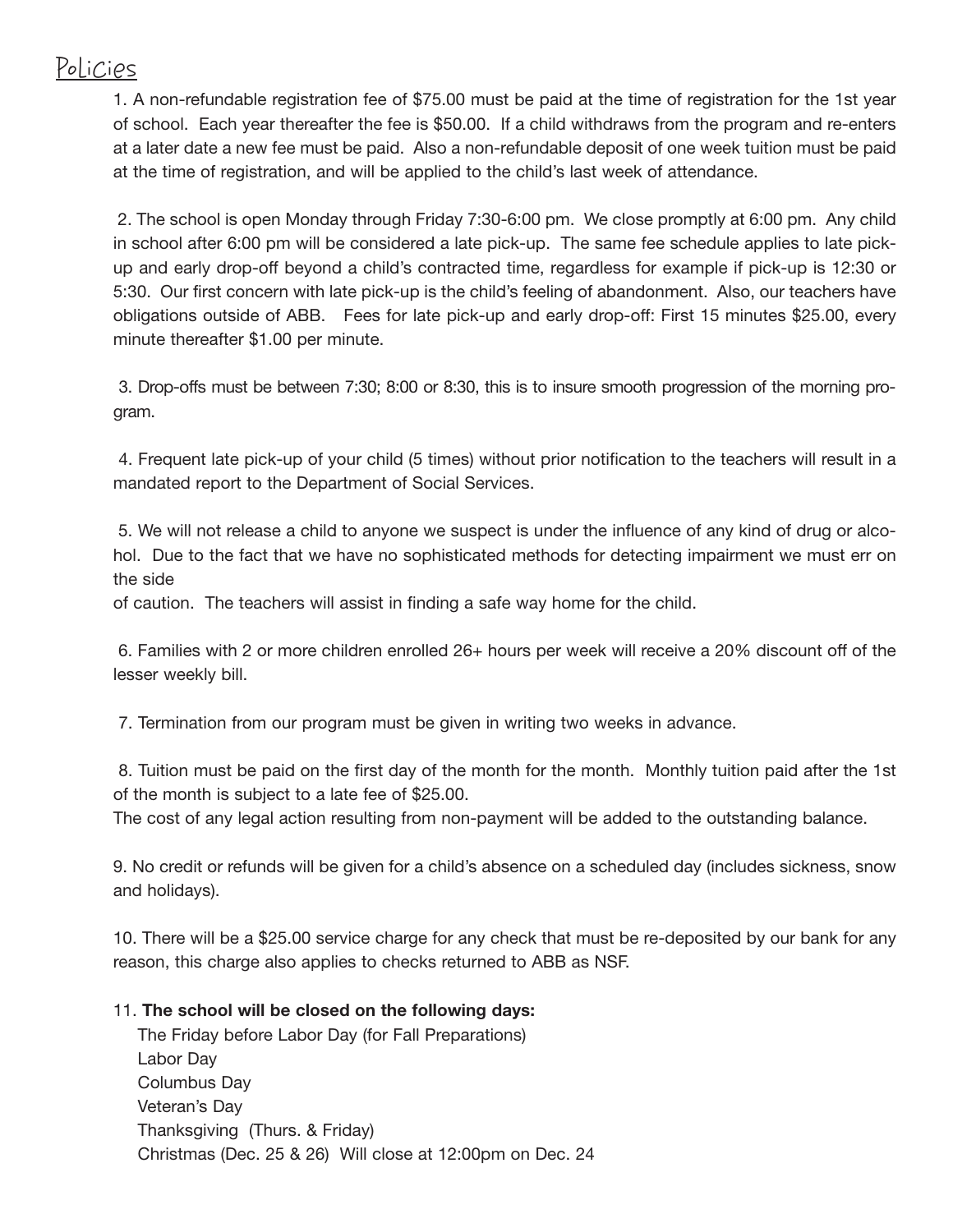New Years Day Martin Luther King Jr. Day Presidents Day Memorial Day Independence Day

Holidays falling on a Saturday will be observed the preceding Friday. Holidays falling on a Sunday will be observed the following Monday.

#### **EEC as Licensing Authority**

Early Education and Care is the licensing authority for ABB and ABBtoo. EEC can be contacted with any questions regarding the programs regulatory compliance history.

The EEC office is located at: 360 Merrimack Street, Building 9, Third Floor Lawrence, MA 01843 Phone: 978-681-9684 Fax: 978-689-7618

## Procedures for Referrals

If a teacher has a concern regarding a child they will notify the Director. The Director will then document the information. The parents will be notified about the concerns regarding their child and a meeting will be scheduled with the child's teacher, the parents and the Director. During the meeting the suggestions regarding getting the child an assessment will be made. Parents will receive documentation of observations made by the teacher. Follow up meetings will be scheduled. Children under three years of age will be serviced by Early Intervention. Children over three years of age are serviced by Chapter 766, which means that it is the responsibility of the school system in which the child resides to evaluate and if necessary, provide services. ABB will require written parental consent before making a referral. The school will also refer for services including but not limited to appropriate social, mental health, educational, and medical services including dental checkups, and vision and hearing screening.

#### **7.05 (8) Procedures for Termination and Suspension Policy:**

*When any child is terminated from the program whether it is initiated by the school or the family, the child as well as the other children must be prepared. The manner in which this is done will be consistent with the child's ability to understand.* 

*\* ABB will refer children for evaluation diagnostic or therapeutic services (see Procedures for referrals)*

*\* ABB will pursue options for supportive services to the program including consultation and educator training.*

Closure is very important for children (those remaining in school as well as those leaving). It is important that they understand as much as possible the events that are taking place. Every teacher at the school will be notified of the changes that will take place so that they may handle all questions from the children in an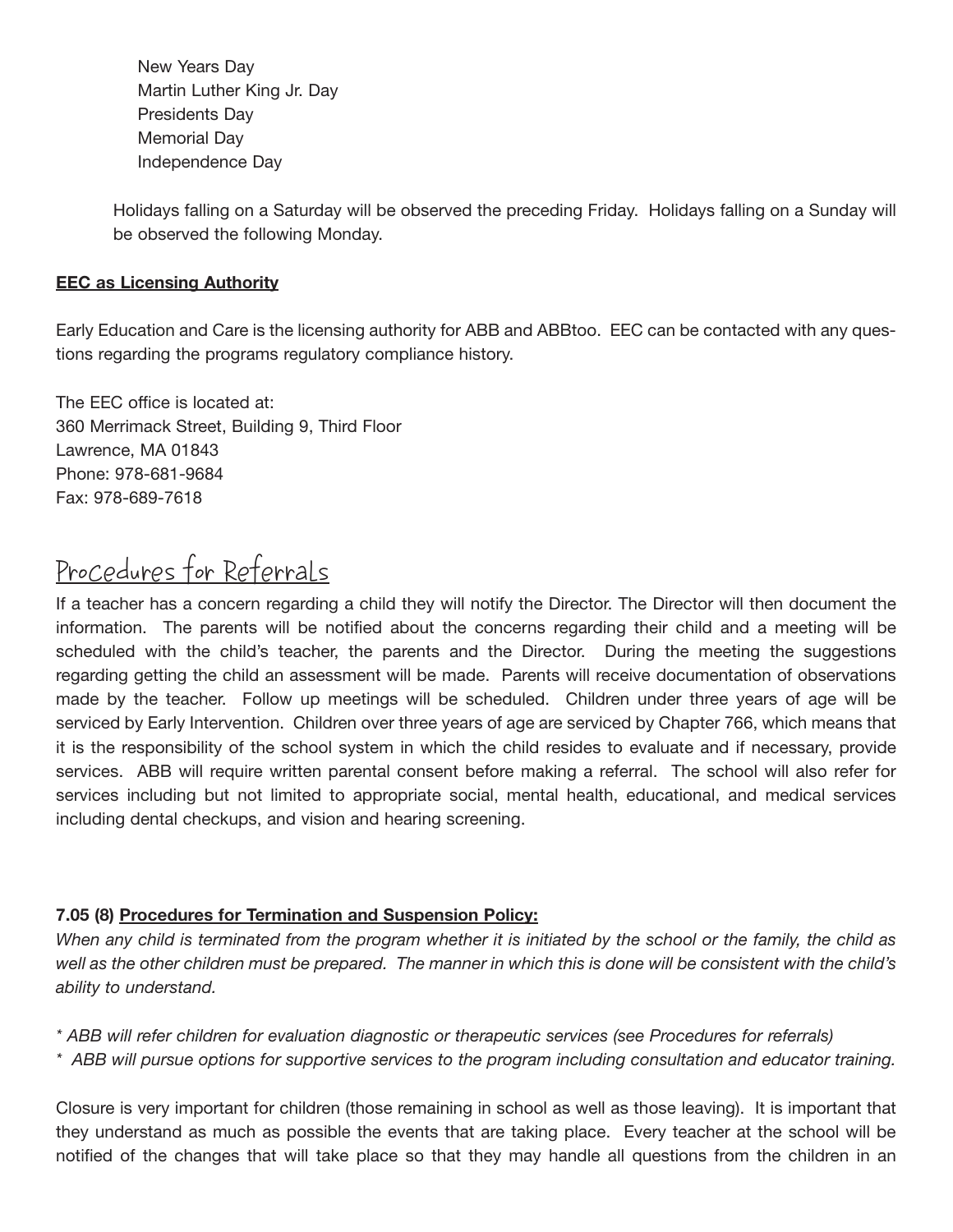appropriated manner. Our first concern is the child. We want to ensure that their transition from the school is an easy one. Possible reasons for termination initiated by ABB (including but not limited to:

- Non-payment of tuition
- When the actions of a child compromise the safety of the environment
- When the child is abusive or combative towards a teacher or another child

The procedure for termination based on the aforementioned items will be as follows:

- Notification to parents of the current incident (verbal & written)
- Conference with parents, teacher, and director to set up an individualized behavior management plan to eliminate the inappropriate behavior
- Documentation by teacher to track the progress of the behavioral plan
- Follow-up conferences
- Termination (if necessary)

#### **7.05 (2) Administration of Medication**

*In order for teachers to administer medication, the following procedures will be followed, no exceptions will be made.*

#### NON PRESCRIPTION: TOPICAL

Non prescription ointments (diaper area) and sunscreens can only be applied to a child when we have received written authorization for the child's parent(s) guardian.

The teachers will not apply topical non prescription medications to open wounds, rashes, or broken skin. Scrapes and scratches will be washed thoroughly with anti-bacterial soap, warm water and a paper towel.

An injury report will document the procedures followed and the parents will be notified.

### Medications

Prescription and non prescription medications can and will only be given when we receive a written order signed by the child's physician a well as the parent(s)/guardian. Attempts will be made to notify the parent(s) when the non prescription meds are administered.

- All medications must come to school in the original containers. *Medication not in its original container will not be administered.*
- Prescription labels serve as written authorization from the physician. Parental authorization forms will be provided as needed.
- Unused meds will be disposed of or returned to parents.

#### **I authorize the staff at ABB to apply sunscreen and topical ointment (which I have applied), as specified.**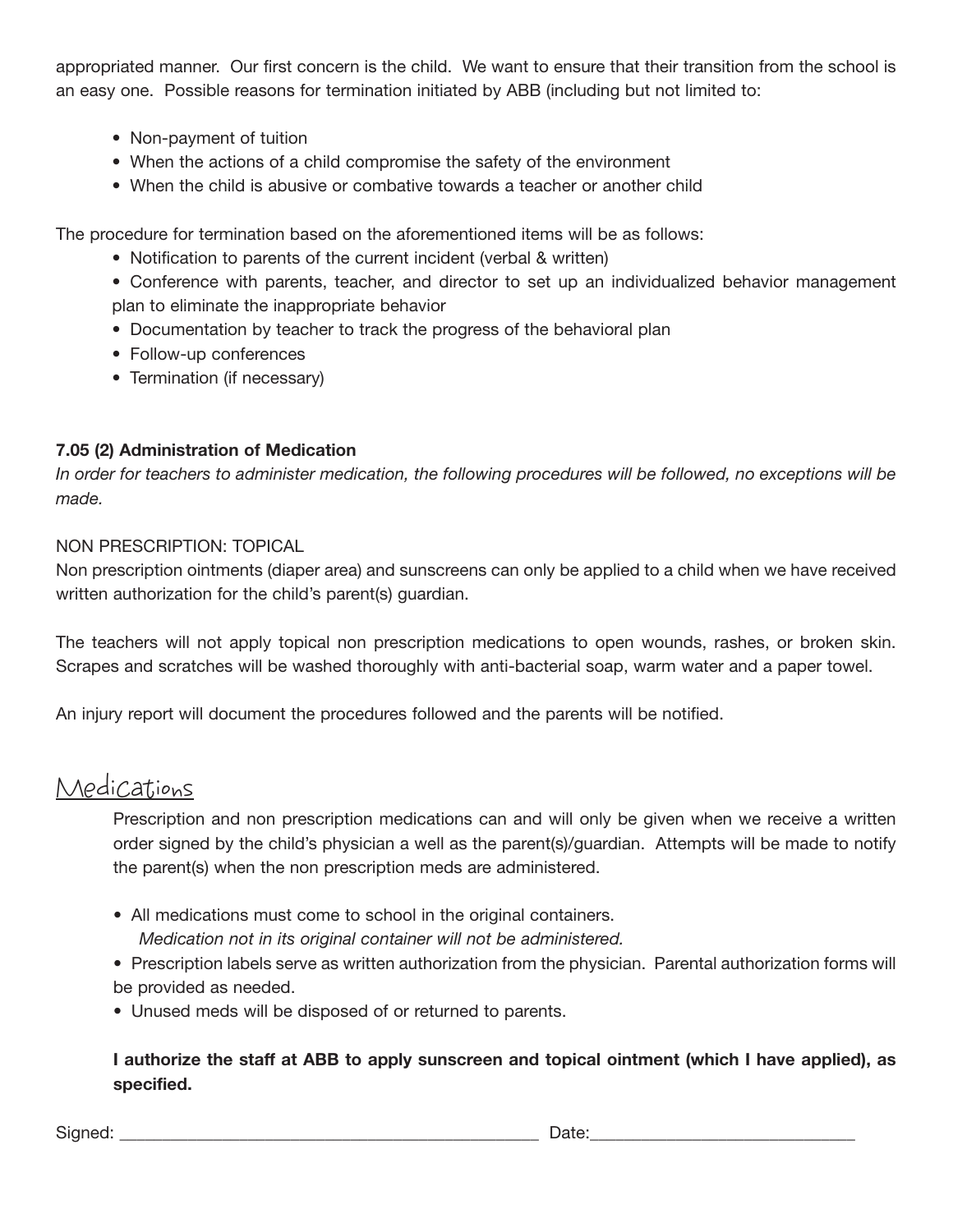\*Attach a written order signed by your child's physician in regards to the administration of prescription and non prescription medication. The order must include dosage and time of day.

#### **7.10 (1) Child Guidance Policies**

- 1. No corporal punishment, including spanking.
- 2. No cruel or severe punishment, humiliation, verbal abuse, physical abuse, neglect or abusing treatment.
- 3. No denial of food as punishment.
- 4. No force feeding of children.
- 5. No punishment for soiling, wetting or not using the toilet.

ABB will not confine a child to a swing, high chair, crib, playpen, or any other piece of equipment for an extended periods of time in lieu of supervision

ABB does not use Time OUT as a form of child guidance.

Irrational fears are common throughout childhood. These fears include those of being unloved, of being abandoned or separated from a parent, of being alone or helpless and of bodily injury. Discipline measures should never involve using these fears.

Discipline should be viewed as a means to help children gain control over their behavior. Limits should be defined by the adult, taking into consideration the developmental level of the child. NOs will be eliminated from the environment by preparing a safe classroom in which the children can explore freely with the limits set by the ground rules. The ground rules are formulated to help the child learn cooperation, compassion and a sense of social responsibility.

Behavior Management techniques will be kind and positive. Positive comments are more effective than negative. Teachers will be aware of the overall situation and redirect behaviors before they become an issue. Helper behavior as well as discussing ways of solving conflicts with the child are examples of techniques which may be used. These skills help the child to build self control.

Discipline should be consistent and based on an understanding of the individual needs and development of the child. We hope to direct discipline towards the goal of maximizing the growth and development of the child and to protect the group as a whole. Methods of discipline foil when they are not consistent. Inconsistency creates anxiety and tension.

#### **7.05 (1) (a) Health Care Policy**

#### **(2) Procedures for Illness and Emergencies**

Method of Transportation: in an emergency due to accident or injury, the child will be transported by ambulance to the nearest hospital or hospital designated by the parent. If the injury is minor, parents will be notified immediately and they may decide what action they prefer to take. All conversations will be documented.

#### **Notification of Parents**

In the file are the parents work and home numbers as well as the emergency contacts. Parents will be contacted immediately regarding any emergency involving their child. They will be informed of the type of emergency and where they should go to assume responsibility of their child.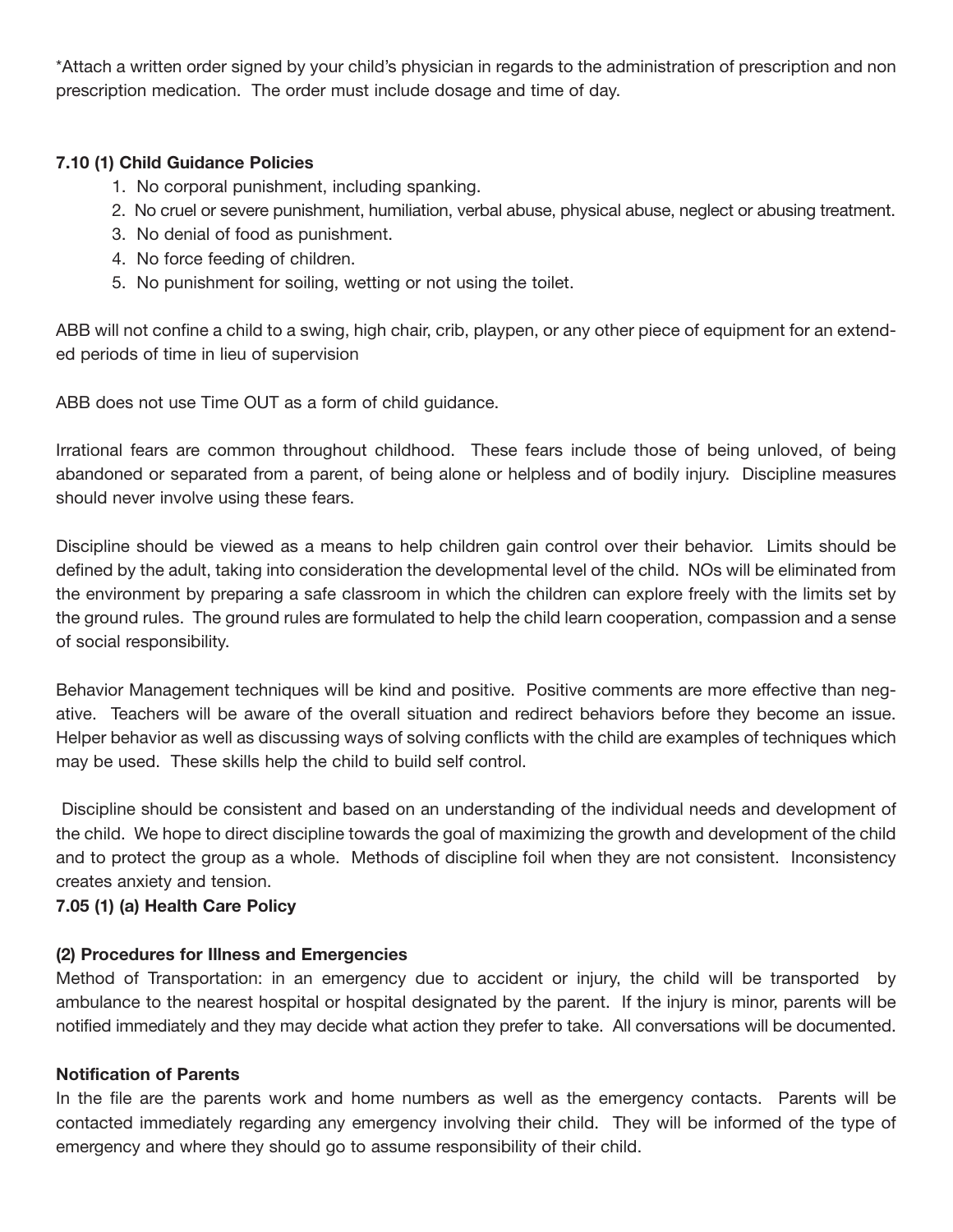#### **Procedures when Parents Can Not be Reached**

In each child's file there will be a list of emergency contacts. These numbers will be called when we are unable to contact the child's parent or guardian.

#### **Emergency Procedures for Field Trips**

Field trips are not taken, no transportation is provided.

#### **(3) Procedures for Using & Maintaining First Aid Supplies**

A first aid kit will be kept at all times in each classroom. There will also be a kit prepared for the teachers to take outside to the play area. The director will be responsible for keeping the kits stocked at all times. The kit will at all times contain: band aids; bandage compresses; triangular bandages; gauze pads; gauze roller bandages; adhesive tape; tweezers; ice pack; disposable gloves; and a thermometer.

First aid will be administered by the teacher in charge of the each classroom. The entire staff is certified in Basic First Aid and Infant/Child CPR.

*\*\*The Program's entire Health Care Policy is located in the Directors office. If you would like to read the policy in full, please see the Director.* 

#### **Procedures for Identifying and Reporting Child Abuse or Neglect**

As mandated reporters, the entire staff at A Bright Beginning will follow the procedures set forth by the Essex County Child Abuse Project in regards to identifying and reporting suspected abuse or neglect of children.

Parents and teachers will be given a copy of the schools policy and procedures regarding the aforementioned issues.

It is the policy of ABB to report any and all suspected or alleged incident of child abuse or neglect to the Department of Early Education and Care and the Department of Social Services immediately by telephone and a follow up in writing within 24 hours. This will contain the information as reported by telephone and offering the full cooperation of the school and its staff during the investigation of the reported incident. In addition the following steps will be taken:

1. Upon notification of suspected abuse or neglect that involves a staff member of the school, the staff person is to be suspended immediately without pay, pending the results of the investigation was conducted by the Department of Early Education and Care and the Department of Social Services. If the report is found to be untrue through the investigation by EEC and DSS, the staff member will be reinstated at their same position and wages will be paid for the time of suspension.

2. Any staff person that observes or suspects abuse or neglect in the school, must report to the Director immediately and follow up with a written report of the incident.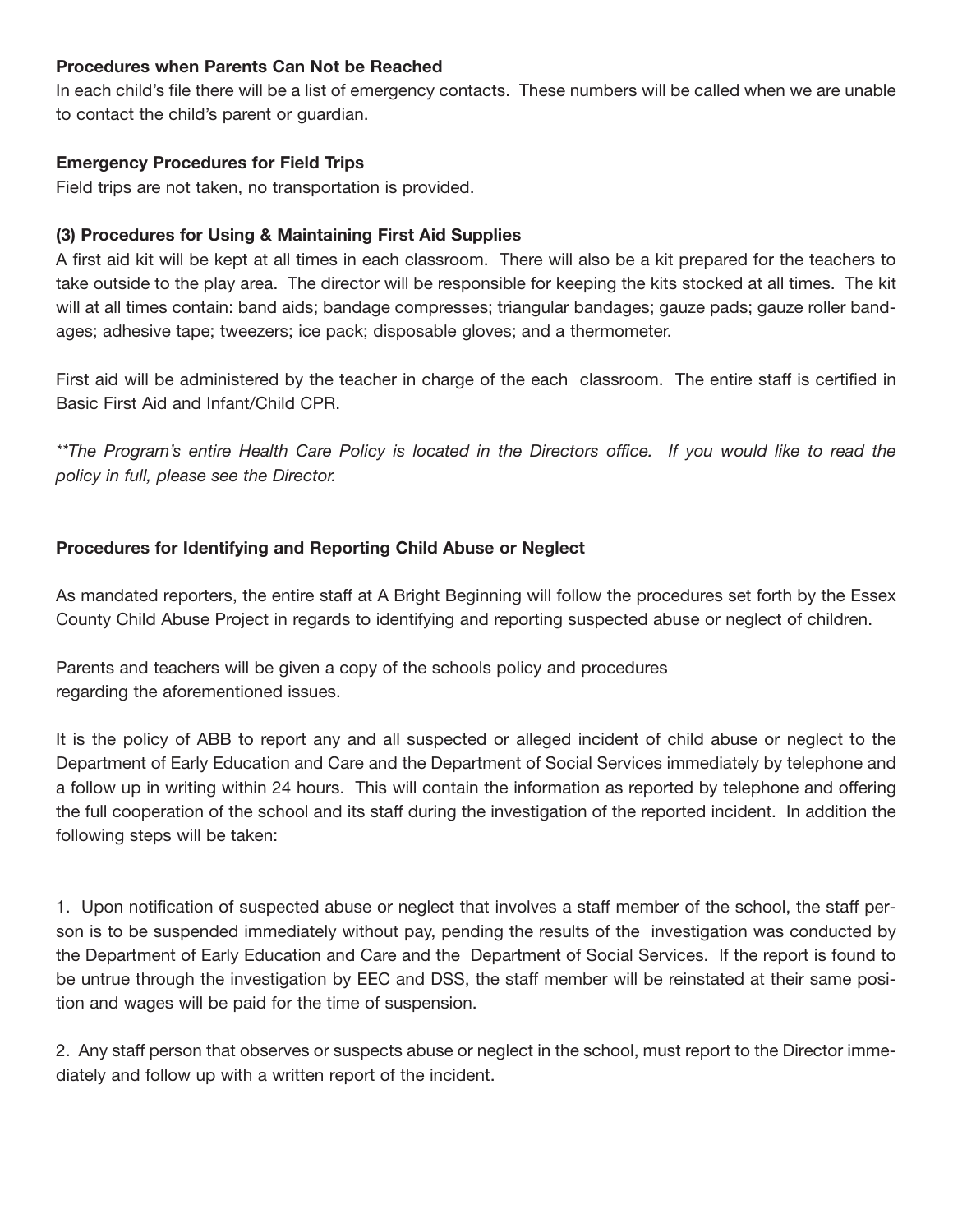#### **PARENT INFORMATION, RIGHTS AND RESPONSIBILITIES**

Chapter 28, Section 10 of the General Laws of the Commonwealth of Massachusetts mandates to the Department of Early Education and Care the legal responsibility of promulgating rules and regulations governing the operation of day care centers (including nursery school).

The licensee (program owner) is required to inform all parents of specific information about their rights and responsibilities at the time of admission of their child to the center. Section 7.04 of 102CMR 7.00, the regulations which govern day centers, contains more information.

Parental Rights

#### **Right to Visit**

You have a right to make unannounced visits to your child's room while your child is present.

#### **Parent Input**

The program must have a procedure for allowing your input in the development of center policy and procedure. The program must allow you to make suggestions, but it is up to the program to decide whether or not they will be implemented.

#### **Conferences**

You have a right to request an individual conference with the program's staff. The licensee has the responsibility to make the staff available.

#### **Meeting prior to admittance**

The licensee shall assure that the administrator or his/her designee meets with you prior to admitting your child to the center.

At the meeting, the licensee in addition to the information contained in this fact sheet, must provide you with: the center's written statements of purpose; type of services provided; referral policy; behavior management policy; termination and suspension policy; a list of suggested nutritious foods you could send for snacks and meals, if it is your responsibility; the policy for identifying and reporting child abuse and neglect; the transportation plan; a copy of the health care policy (if you request); procedure for administration of medication; procedures for providing emergency health care and the illness exclusion policy; and a copy of the fee schedule. All of this information may be contained in the Parent Handbook.

*You should also be given the opportunity to visit the center's classrooms either at the time of the meeting or prior to the enrollment of your child.*

#### **Progress Reports**

At least every six months, you should either meet with your child's teacher to discuss your child's progress, or receive a written progress report of your child's activities and participation in the center. This report must become part of your child's center record. If your child is an infant or is a child with disabilities, you should receive a written progress report every three months. Center staff must bring any problems or significant developments, particularly if they regard infants, to your attention as soon as they arise.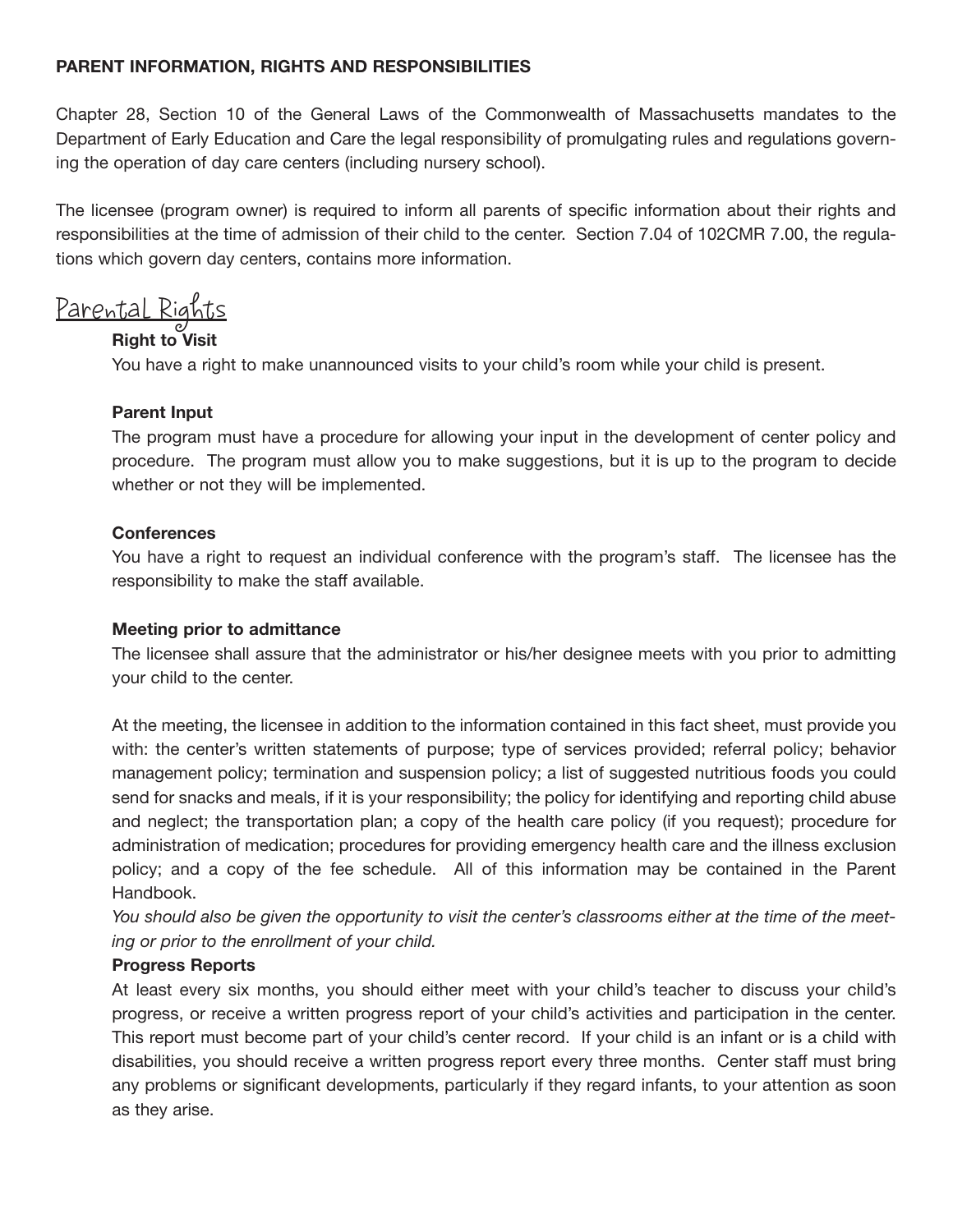#### **Your Childs' Records**

Information contained in your child's records is privileged and confidential. The center's staff may not distribute or release information in your child's record to anyone not directly related to implementing the program plan for your child without your written consent. You must be notified if your child's record is subpoenaed.

#### **Access to the records**

You should be able to have access to your child's records. The center must provide access within two business days, unless they have your permission to take longer. You must be allowed to view your child's entire record. The center must have procedures regarding access, duplication, and dissemination of children's records. They must maintain a written log which identifies anyone who has had access or has received any information out of the record. This log is available only to you and the people responsible for maintaining the center's records.

#### **Amending the record**

You have the right to add information, comments on data or any other relevant materials to your child's record; you also have the right to request deletion or amendments of any information contained in your child's record. Such request shall be made in accordance with the procedures described below:

1. If you are of the opinion that adding information is not sufficient to explain, clarify or correct objectionable material in your child's record, you have the right to have a conference with the licensee to make your objections known;

2. The licensee shall, within one week after the conference, give you a decision in writing stating the reason or reasons for the decision. If his/her decision is in your favor, he/she shall immediately take steps as may be necessary to put the decision into effect.

#### **Charge for copies**

The licensee shall not charge an unreasonable fee for copies of any information contained in your Child's record.

#### **Transfer of the record**

Upon your written request, when your child is no longer in care, the licensee can give you your child's record or transfer them to any other person that you identify. The center should ask you to sign a form verifying that you have received the record.

## Responsibilities of the Program

#### **Providing information to the Department of Early Education and Care**

The program must make available any information requested by the EEC to determine compliance with any EEC regulations governing the program, by providing access to its facilities, records, staff, and references.

#### **Reporting abuse or neglect**

All center staff are mandated reporters. They are required by law to report suspected abuse or neglect to either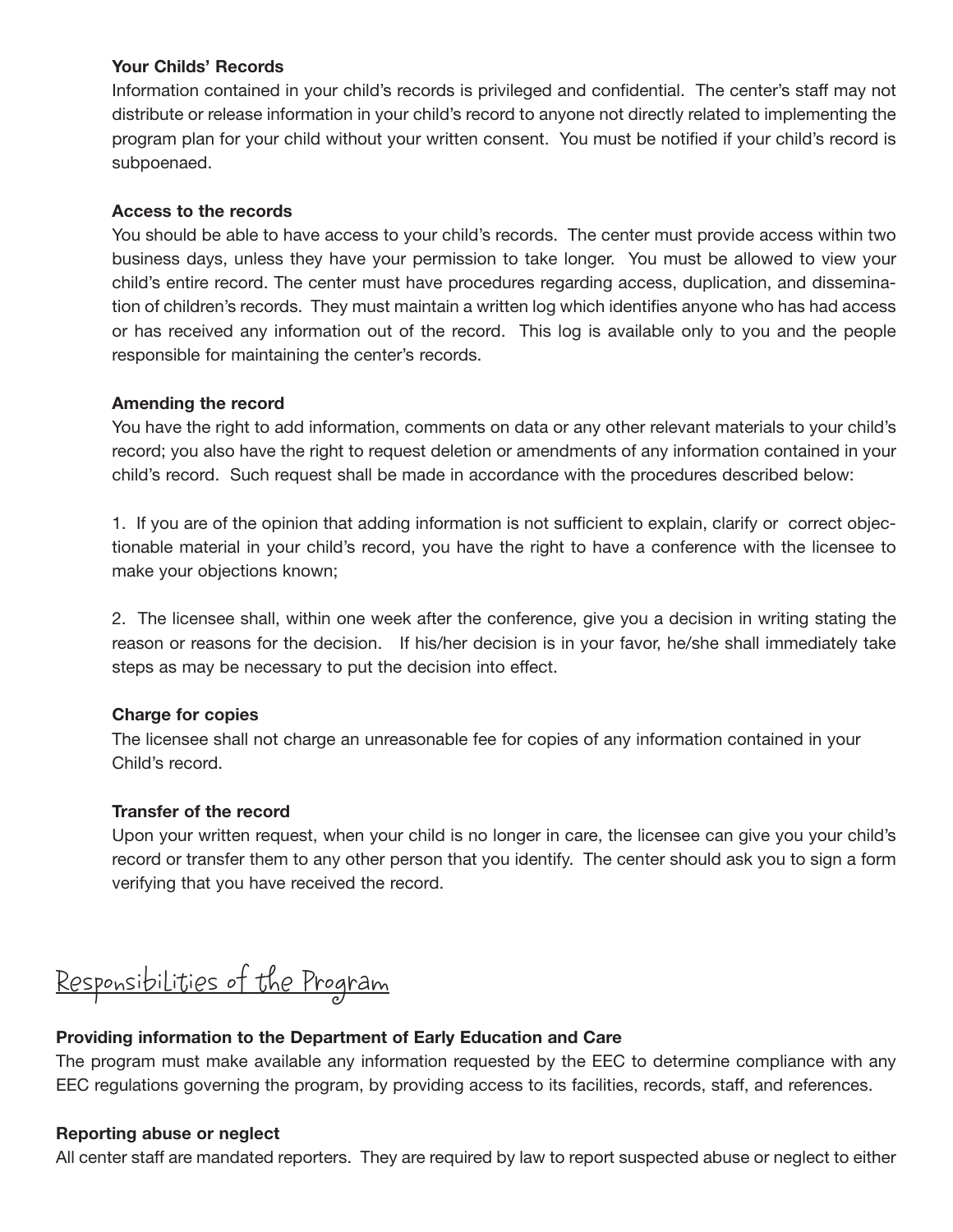the Department of Social Services or the licensee=s program administrator. The licensee must have written policies and procedures for reporting and must provide the written policy to you upon enrollment.

#### **Notification of injury**

The licensee must notify you immediately of any injury which requires emergency care. The licensee must also notify you in writing, with 24 hours, if any first aid is administered to your child.

#### **Availability of EEC regulations**

The program must maintain a copy of the regulations, 102CMR 7.00: Standards for the Licensor or Approval of Group Day Care and School Age Child Care Programs, on the premises of the center and must make them available to any person upon request. If you have a question about any of the regulations, ask the center to show them

## **7.05 Required Policies**

#### **7.05 (1) HEALTH CARE**

Criteria regarding signs and symptoms of illness which would determine if your child should be kept at home, when they will be sent home from school, and when they will be able to return to school.

The Record of Illness form that you receive from your child's teacher will explain why your child is being sent home and when they are able to return. The following list are some examples of when children should be kept home and or will be sent home.

- Fever 101....must be fever free for 24 hours without the use of medication
- Severe Diarrhea...must be 24 hours from last episode
- Severe Coughing...doctor's note or 24 hours on antibiotic
- Difficult or rapid breathing
- Yellowish skin or eyes...doctor's note or 24 hours on antibiotics
- Conjunctivitis (pink eye)...doctor's note or 24 hours on antibiotics
- Sore throat or trouble swallowing
- Infected skin patches
- Headache/stiff neck
- Vomiting....must be 24 hours from last episode

• Loss of appetite, Unusual behavior..cranky, less active, general discomfort, just seems unwell **Contagious** 

• Illness...chicken pox, mumps, German measles, scarlet fever, impetigo, whooping cough..(ABB will provide individual information regarding these illnesses)

*IN ORDER TO PROTECT YOUR CHILD AND HIS/HER CLASSMATES, IT IS IMPORTANT THAT YOU COOPERATE WITH THE SCHOOL AND ADHERE TO THE HEALTH CARE POLICIES.*

## Grievance / Compliant Policy

We have an open door policy regarding the Director's office as well as the classrooms at ABB. If you ever have a question or a concern about anything, please come into the office and speak directly to the Director.

Your complaint will be documented in writing by the Director. The Director will ask for your input regarding a solution to the complaint. After the issue has been resolved (it is our policy to resolve all issues IMMEDIATELY), you will be notified verbally or in writing regarding the steps that were deemed necessary to handle the specific issue.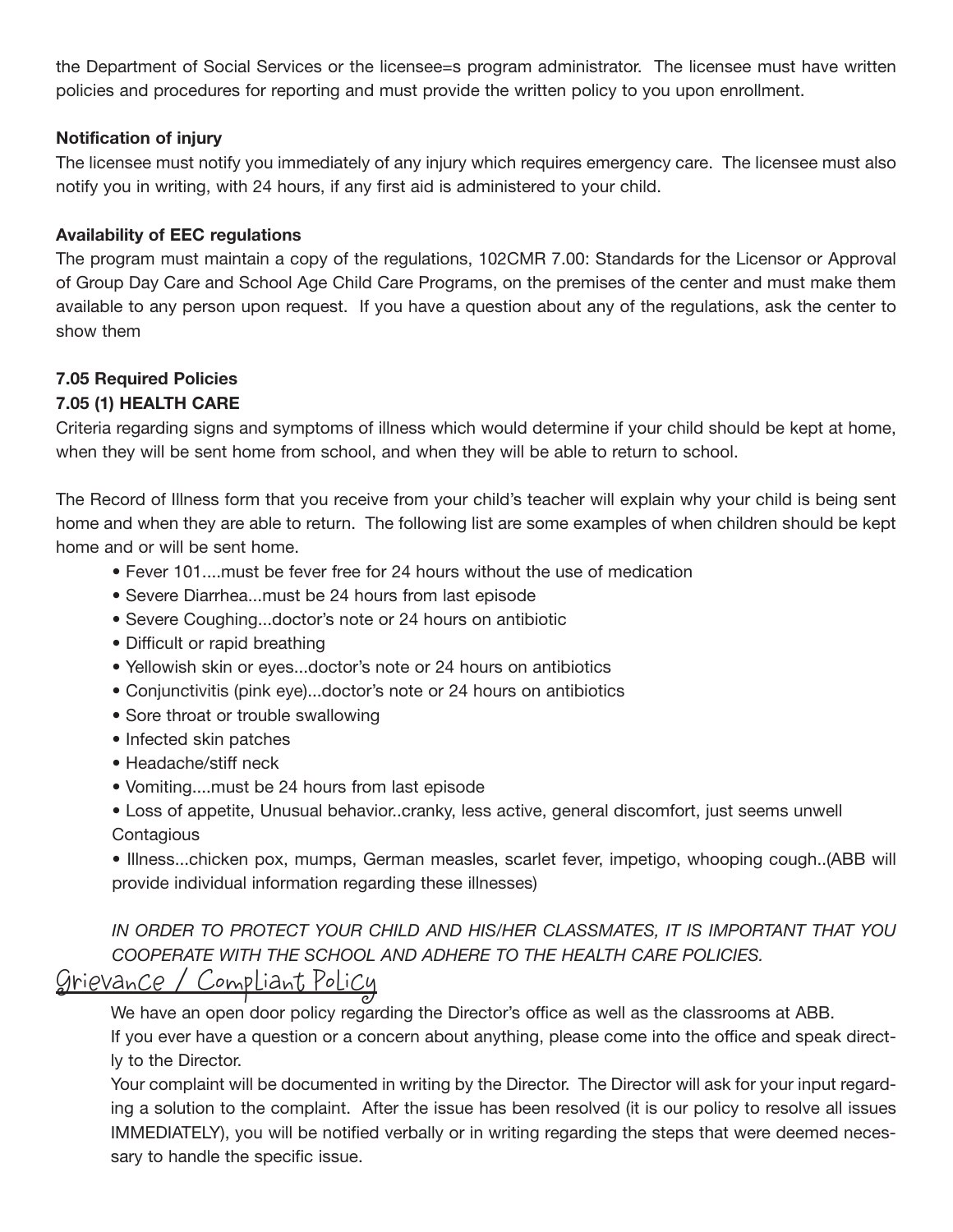Again, it is our philosophy to keep the communication open between the teaching staff, the parents and the administration.

#### **PEANUT/TREE NUT FREE ENVIRONMENT POLICY**

A Bright Beginning has made the decision to institute a mandatory Peanut/Tree Nut Free Environment policy, which became effective November 3, 2003. Below are required guidelines we are implementing in order to become Peanut/Tree Nut Free.

1. Please ensure that if your child eats peanut butter before entering ABB in the morning, they have washed their hands before coming into the school.

2. Please read all labels pertaining to the contents of your child's lunch and refrain from sending in anything that contains, may contain or manufactured on equipment with peanuts or tree nuts. If you are sending your child in with soy butter sandwiches, please label it so the teachers do not mistake it for peanut butter. ( If you would like, we can provide you with information on how to read labels for a peanut/tree nut free diet.

3. Snack programs will become strictly voluntary. If you wish to bring a snack for the class, you must bring in the label if it is store bought, and a list of ingredients used if it is homemade.

4. Although it is the parent's responsibility not to send any foods containing peanuts or tree nuts to school, the Teachers will also endeavor to double check labels to ensure that we are providing a safe environment. Any questions regarding the policy should be directed to the Director. The school intends to make every effort to assist parents in transitioning to a Peanut/Tree nut free environment. However, failure to follow these guidelines will be counseled, and if serious or persistent, will result in remedial measures.

#### **Weekly Snack Menu:**

| 100% Apple juice         | <b>Cheese Sticks</b> |
|--------------------------|----------------------|
| <b>Bananas</b>           | <b>Fig Newtons</b>   |
| Graham Crackers          | Saltines             |
| <b>Goldfish Crackers</b> | <b>Ritz Crackers</b> |
| Pretzels                 | Cheezits             |
| Nilla Wafers             | Cheerios             |

*Classroom snacks will vary based on the ages of the children in the group.*

*Most classrooms participate in a snack program; ABB strongly recommends healthy snacks. For snack suggestions please see the Director or your child's classroom teacher.*